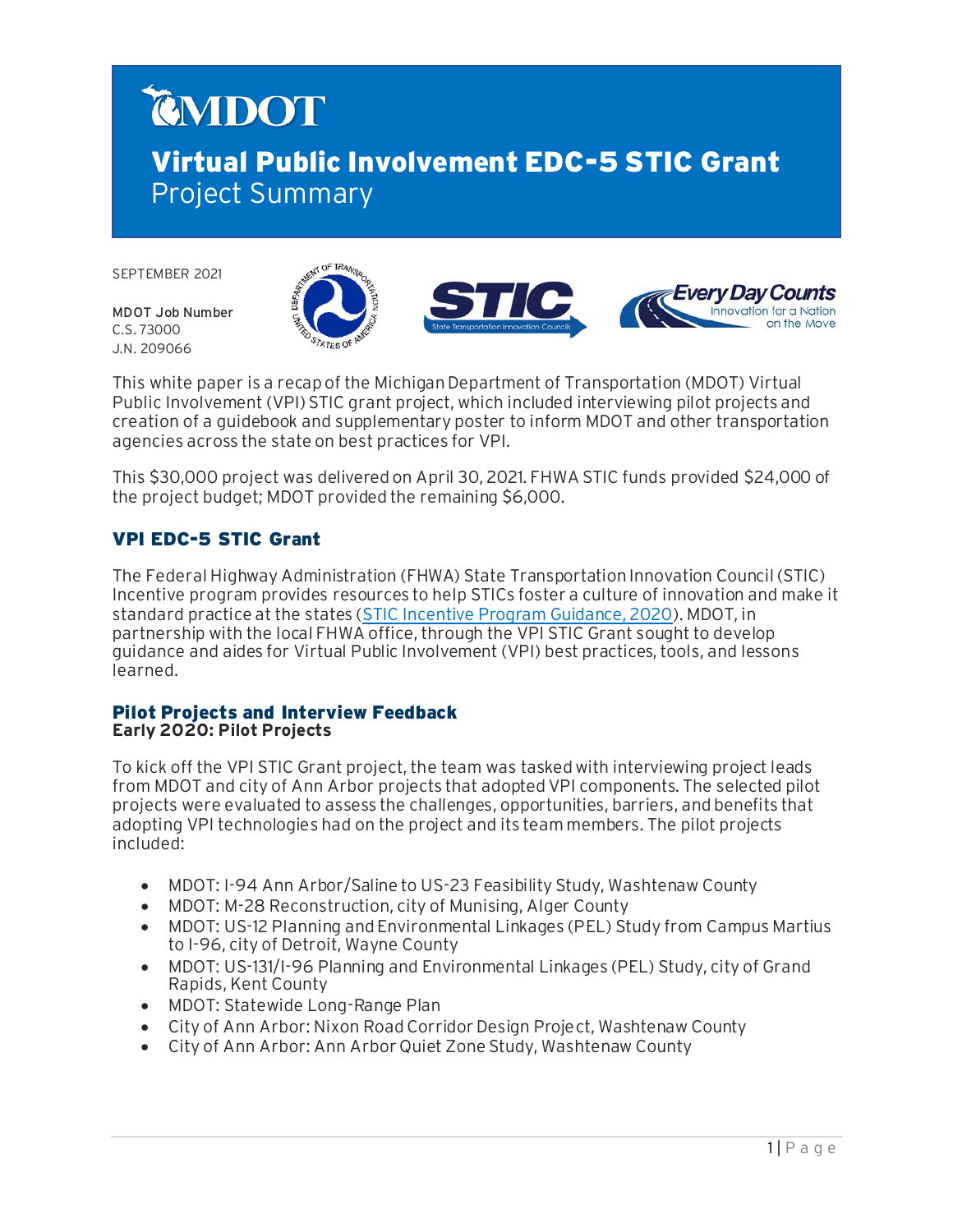#### **Fall 2020: Interviewing Project Leads**

Due to the COVID-19 pandemic, interviewing the project leads was done virtually through Microsoft Teams meetings. In advance of each interview, 25 questions were sent to project team members. During the 60-minute meetings, interviewers went through the questions and documented answers, as well as recorded the virtual session for further review.

#### **Winter 2020: Summarizing Pilot Project Feedback**

The interviews with MDOT and Ann Arbor project leads provided feedback on the benefits and barriers that VPI tools provided, especially when deployed for the first time. To identify the key findings gathered from the interviews, a matrix was developed to summarize the feedback from each project. From there, the team was able to identify the major takeaways. Those included:

- VPI tools can reach a broader and more inclusive audience than solely using traditional outreach methods, increasing the return on investment.
- The pandemic sped up VPI tool acceptance and adoption. However, it also led to VPI fatigue during the first year of the pandemic.
- A hybrid approach using both traditional and VPI tools is the most effective. This is due to the decline in VPI participation with older populations and barriers to those without broadband access. VPI tools should not fully replace in-person engagement, but rather complement it.
- Project teams need more clarity on what tools will best reach those that identify under the Americans with Disabilities Act (ADA) and minority or low-income populations identified as Environmental Justice (EJ) populations.
- A virtual meeting "how-to" guide is needed to explain roles, software, etiquette, advertising, schedule, etc.
- There are too many tools out there and national best practice guidance is needed to break down costs, learning curve, best uses, audience, etc.

Due to the pandemic, some projects that were intended to have started earlier in 2020 were delayed. This included the Ann Arbor Quiet Zone Study and the MDOT US-12 PEL Study. Because of the delays, VPI tools were not yet deployed when the interviews were taking place.

#### Gathering Research **Winter 2020-2021: National Best Practices Evaluation**

In addition to the direct feedback from the pilot project teams, evaluation of national best practices were also reviewed and considered before beginning the initial draft of the VPI Guidebook. National best practices were reviewed to create a comparison matrix of VPI platforms including all-in-one options a wide array of other VPI tools commonly used.

The evaluation of VPI platforms compared key features included:

- Public comment and response management
- Stakeholder management
- Event management
- Correspondence with the public and stakeholders
- Analysis and reporting
- Integration with other tools

The evaluation of singular VPI tools included: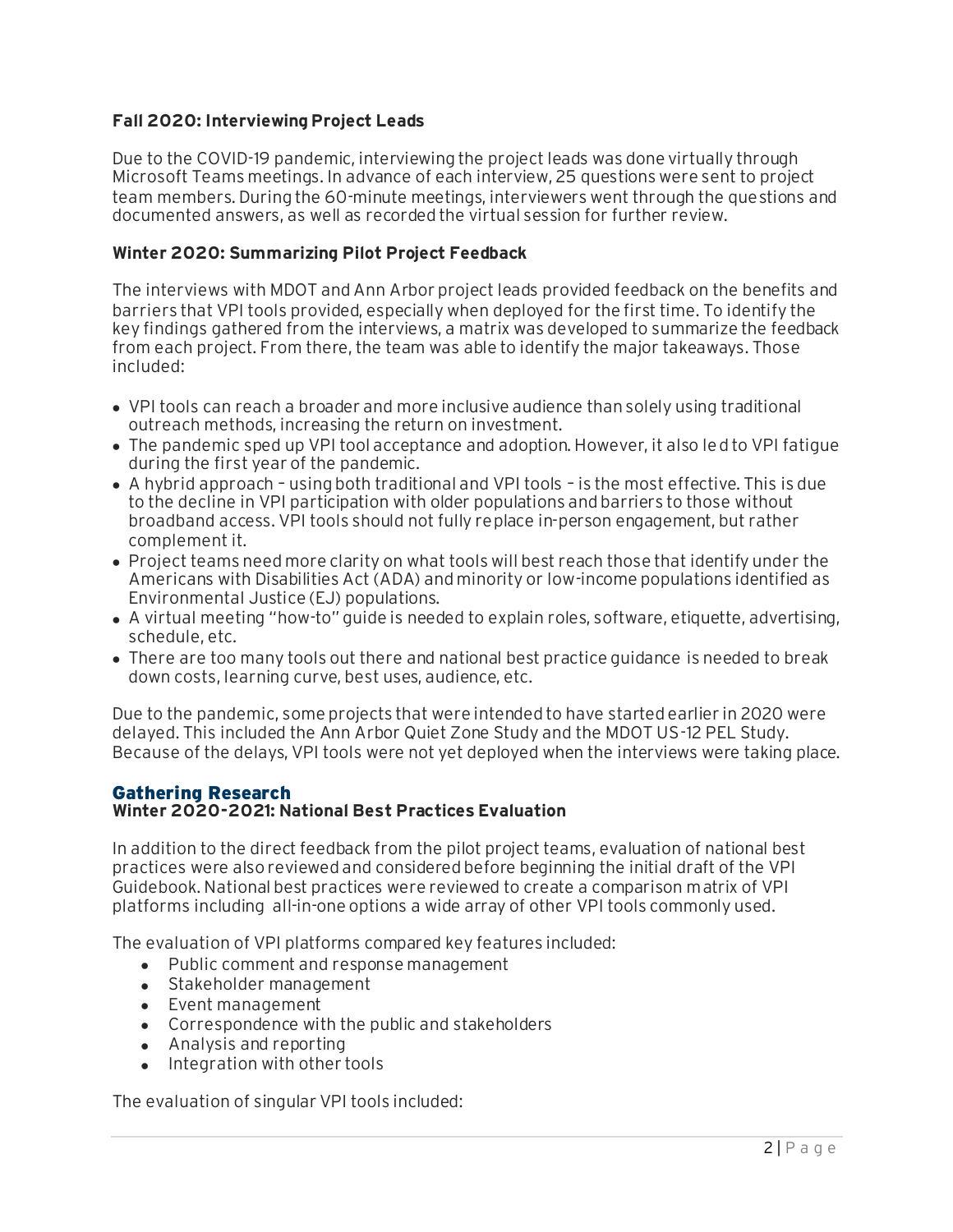- Online meeting tools
- Telephone town halls
- Streaming video services
- Survey platforms
- Website creation
- Virtual reality options
- Narrated presentations
- Social media
- Online and fillable pdf comment forms
- Public access TV meeting
- Drive-in meeting

Additionally, national best practices were also researched for areas where pilot project managers noted more clarity was needed such as the best tools for ADA-accessibility and reaching EJ populations.

It was clear following the interviews that the end product needed to be a concise guide to VPI tools that highlighted the benefits, barriers, and context to when and how to use them. Some specific feedback from the pilot project teams that helped to shape the final deliverable, included:

- Prefer a digital guide
- Content should be concise
- Include a run of show and instructions for moderating a public meeting
- Have a matrix that breaks down VPI tools by cost, learning curve, etc.
- Outline scenarios for which VPI tools for different types of projects and stages in the project
- Reference how to choose the tool to use based on project goals

#### Final Deliverable **Winter-Spring 2021: VPI Guidebook**

The content in the final deliverable, titled Virtual Public Involvement Benefit and Barriers: A Practical Guide to VPI Tools, brought together the feedback from pilot projects, national best

practice research, and expertise gathered from MDOT, FHWA, and the HTNB consultant team. Effective public involvement strategies are developed in response to these questions:

- Who are you trying to connect with?
- What are the communication and outreach goals?
- When is the best time to reach out?
- Are you asking for direct input on a pending decision, or is your goal only to share information?
- Where is the project located?
- Who is directly and indirectly impacted?
- Are there unique or special communication needs among resident, commuters, or stakeholders in the study area?
- Why should people be interested in the proposed action?



Figure 1: Final Deliverable Cover (Image links to website)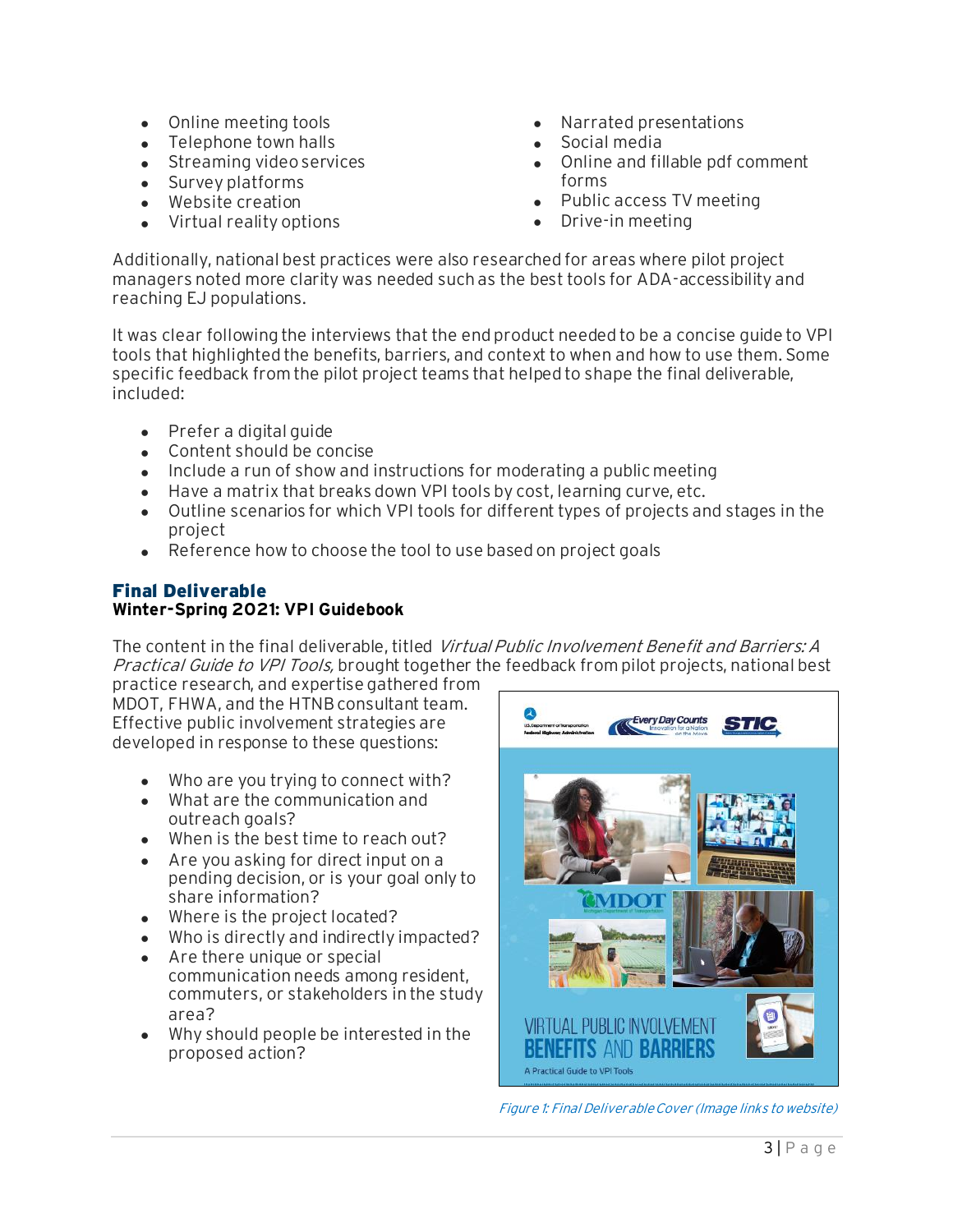The framework for the guidebook was created with these questions in mind and how they relate to a project. The seven sections that makeup the VPI guidebook include:

#### 1. Introduction to Virtual Public Involvement

- Answers "What is VPI?"
- Provides data to highlight the importance of integrating VPI into project strategies.
- Lists common tools for transportation and planning agencies to use to increase reach and awareness, as well as to share information and gather feedback.
- Includes common tips and tricks for collecting and tracking public comments, getting the word out about a project including social media considerations, and maintaining civility in a virtual atmosphere.

#### 2. Lessons Learned and Best Practices

• Summarizes the most common feedback from pilot projects and includes recommendations for best practices.

### 3. VPI in Practice: Choosing the Right Tools

• Provides an outline of three different scenarios – planning study, design project, and a construction project. Each scenario includes information about the project, the public involvement goal, and considerations for which VPI tools to use, what to use them for, and when to use them.

#### 4. Virtual Meetings 101

- Outlines the full virtual meeting process planning, testing, preparing, and following up.
- Includes common tips and tricks for budgeting, navigating the learning curve, ensuring key demographic insights are top of mind, meeting etiquette, and ensuring the meeting is ADA- and EJ-accessible.
- Provides options for the various types of virtual meetings, sorted by easiest to participate in and the most complex to execute.
- Explains ways to collect Title VI information during a virtual meeting.
- Offers advice for real-time online comment management, as well as how to handle comments before, during and after a meeting.
- Describes what issues to prepare for and how.
- Suggests VPI tools to utilize to communicate with the public before, during and after the meeting to ensure they have the most current information about the meeting and project.

#### 5. Accessibility and VPI Best Practices

- Shares key accessibility practices that should be accounted for in every VPI strategy.
- Includes compliance that should be met for ADA that is specific to online tools and documents.
- Outlines how to reach underserved communities, people with limited-English proficiency, and commuters.
- Lists state departments to partner with to ensure ADA, senior, and EJ-populations are reached.
- Highlights how to build accessibility into a project in the early stages of outreach.